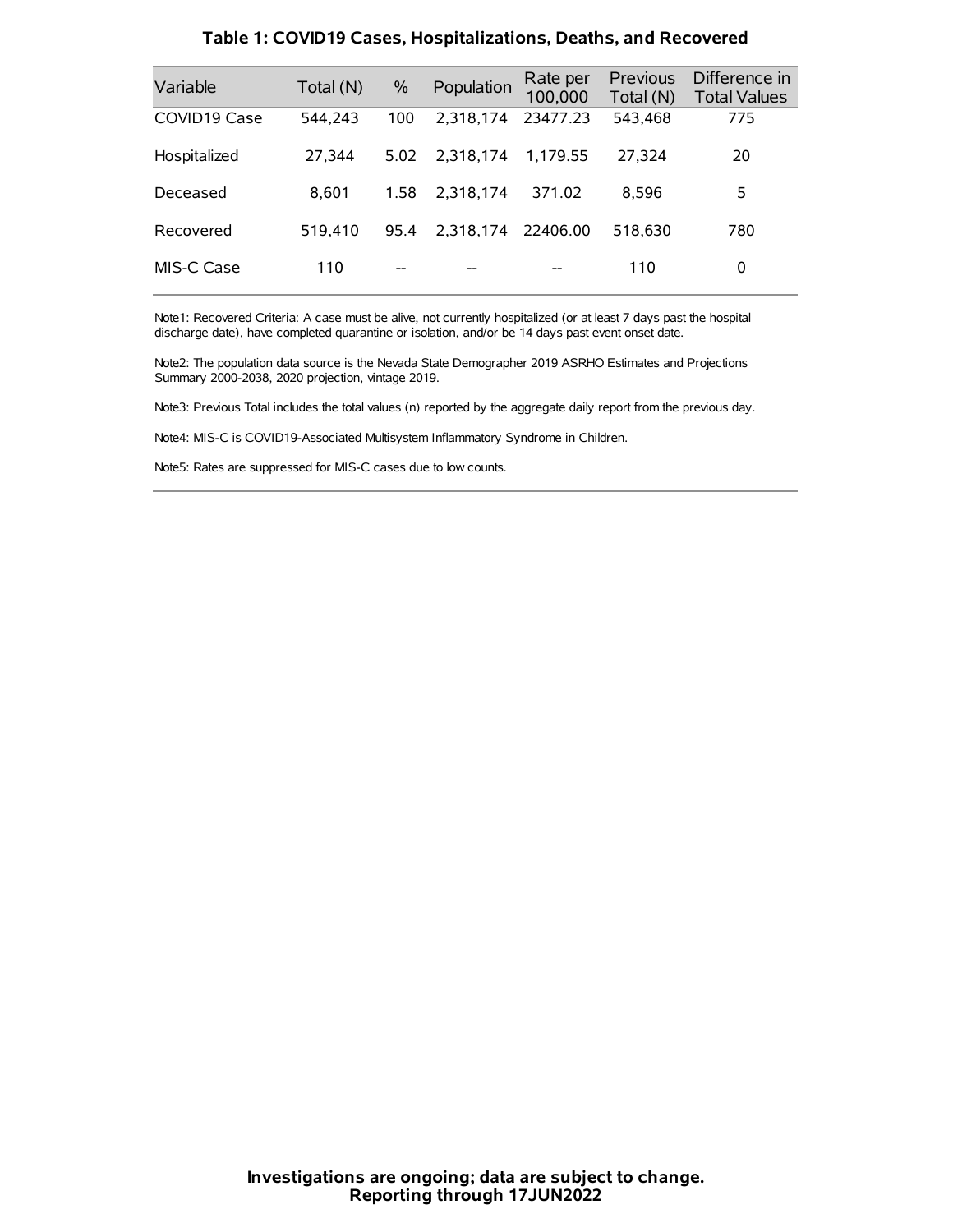# **Table 2: COVID19 Cases**

| Variable                     | Outcome                           | $\mathsf{N}$ | $\%$ | Population | Rate per<br>100,000  |
|------------------------------|-----------------------------------|--------------|------|------------|----------------------|
| Age Categories               | Aged 4 or less                    | 13943        | 2.56 | 149,165    | 9347.4               |
|                              | Aged 5 to 17                      | 66265        | 12.2 | 406,595    | 16298                |
|                              | Aged 18 to 24                     | 61487        | 11.3 | 216,762    | 28366                |
|                              | Aged 25 to 49                     | 242237       | 44.5 | 803,732    | 30139                |
|                              | Aged 50 to 64                     | 101808       | 18.7 | 423,461    | 24042                |
|                              | Aged 64+                          | 58340        | 10.7 | 318,459    | 18319                |
|                              | Unknown                           | 163          | 0.03 |            |                      |
| <b>Birth Sex</b>             | Female                            | 283234       | 52.0 | 1,160,285  | 24411                |
|                              | Male                              | 256634       | 47.2 | 1,157,889  | 22164                |
|                              | Unknown                           | 4375         | 0.80 |            |                      |
| Race/Ethnicity               | Hispanic                          | 152411       | 28.0 | 763,053    | 19974                |
|                              | White                             | 142520       | 26.2 | 1,006,929  | 14154                |
|                              | <b>Black</b>                      | 51797        | 9.52 | 262,671    | 19719                |
|                              | Asian or Pacific Islander         | 46666        | 8.57 | 270,209    | 17270                |
|                              | American Indian, Eskimo, or Aleut | 2109         | 0.39 | 15,311     | 13774                |
|                              | Other                             | 39648        | 7.28 |            | $\ddot{\phantom{0}}$ |
|                              | Unknown                           | 109092       | 20.0 |            |                      |
| Underlying Medical Condition | Yes                               | 83588        | 15.4 |            |                      |
|                              | No/Unknown                        | 460655       | 84.6 |            |                      |

Note1: Breakdown of Race is exlusively non-Hispanic.

Note2: Underlying Medical Condition is any identified health condition.

Note3: The population data source is the Nevada State Demographer 2019 ASRHO Estimates and Projections Summary 2000-2038, 2020 projection, vintage 2019.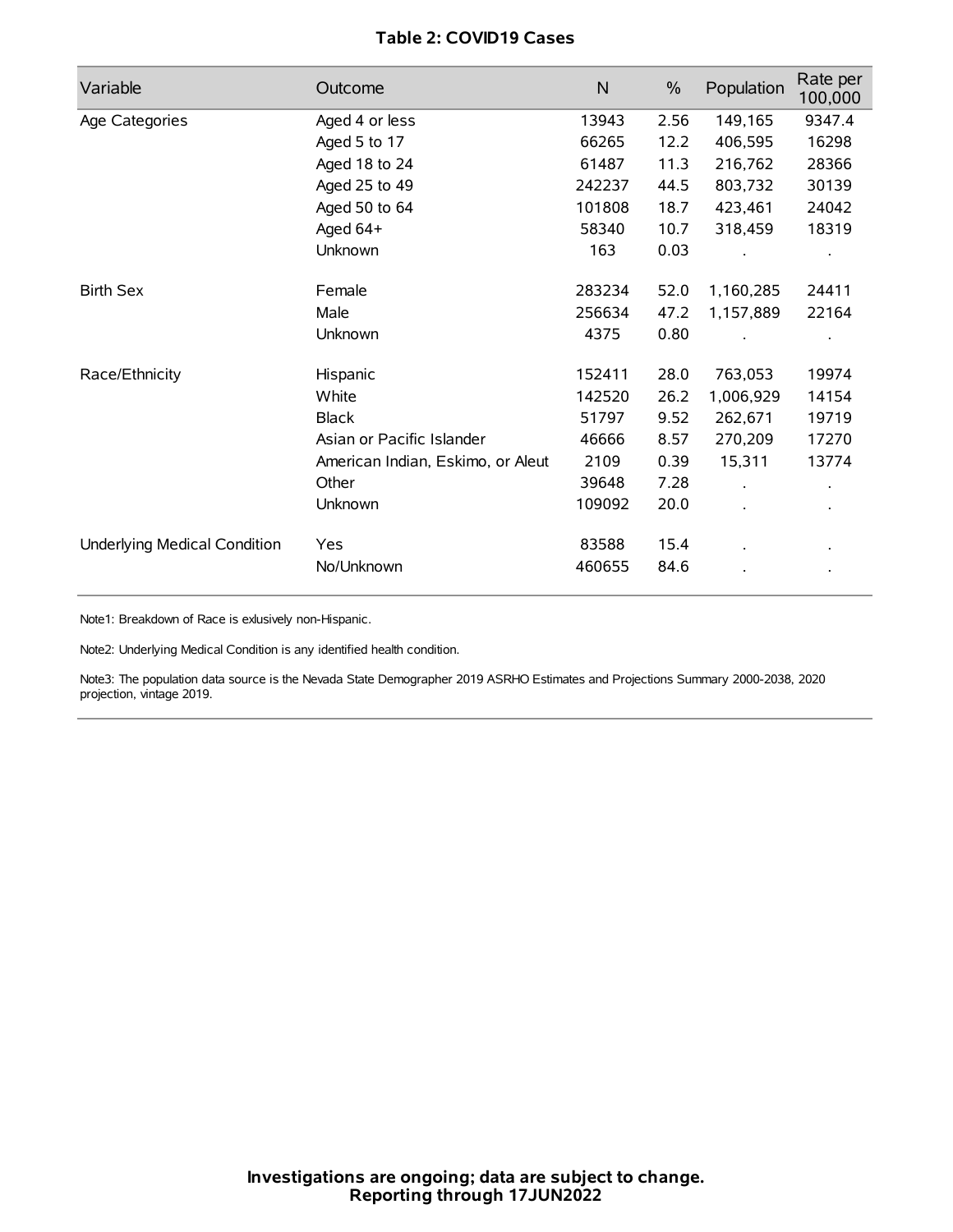| Variable         | Outcome                           | $\mathsf{N}$ | $\%$ | Population | Rate per<br>100,000 |
|------------------|-----------------------------------|--------------|------|------------|---------------------|
| Age Categories   | Aged 4 or less                    | 264          | 1.0  | 149,165    | 176.99              |
|                  | Aged 5 to 17                      | 358          | 1.3  | 406,595    | 88.05               |
|                  | Aged 18 to 24                     | 591          | 2.2  | 216,762    | 272.65              |
|                  | Aged 25 to 49                     | 6378         | 23.3 | 803,732    | 793.55              |
|                  | Aged 50 to 64                     | 7404         | 27.1 | 423,461    | 1748.4              |
|                  | Aged 64+                          | 12347        | 45.2 | 318,459    | 3877.1              |
|                  | Unknown                           | 2            | 0.0  |            |                     |
| <b>Birth Sex</b> | Female                            | 12253        | 44.8 | 1,160,285  | 1056.0              |
|                  | Male                              | 15062        | 55.1 | 1,157,889  | 1300.8              |
|                  | Unknown                           | 29           | 0.1  |            |                     |
| Race/Ethnicity   | Hispanic                          | 7114         | 26.0 | 763,053    | 932.31              |
|                  | White                             | 10754        | 39.3 | 1,006,929  | 1068.0              |
|                  | <b>Black</b>                      | 3917         | 14.3 | 262,671    | 1491.2              |
|                  | Asian or Pacific Islander         | 2823         | 10.3 | 270,209    | 1044.7              |
|                  | American Indian, Eskimo, or Aleut | 130          | 0.5  | 15,311     | 849.04              |
|                  | Other                             | 1030         | 3.8  |            |                     |
|                  | Unknown                           | 1576         | 5.8  |            |                     |

# **Table 3: COVID19 Hospitalizations - General Characteristics**

Note1: Breakdown of Race is exlusively non-Hispanic.

Note2: The population data source is the Nevada State Demographer 2019 ASRHO Estimates and Projections Summary 2000-2038, 2020 projection, vintage 2019.

Note3: Rates for categories with fewer than 12 cases are suppressed due to high relative standard error.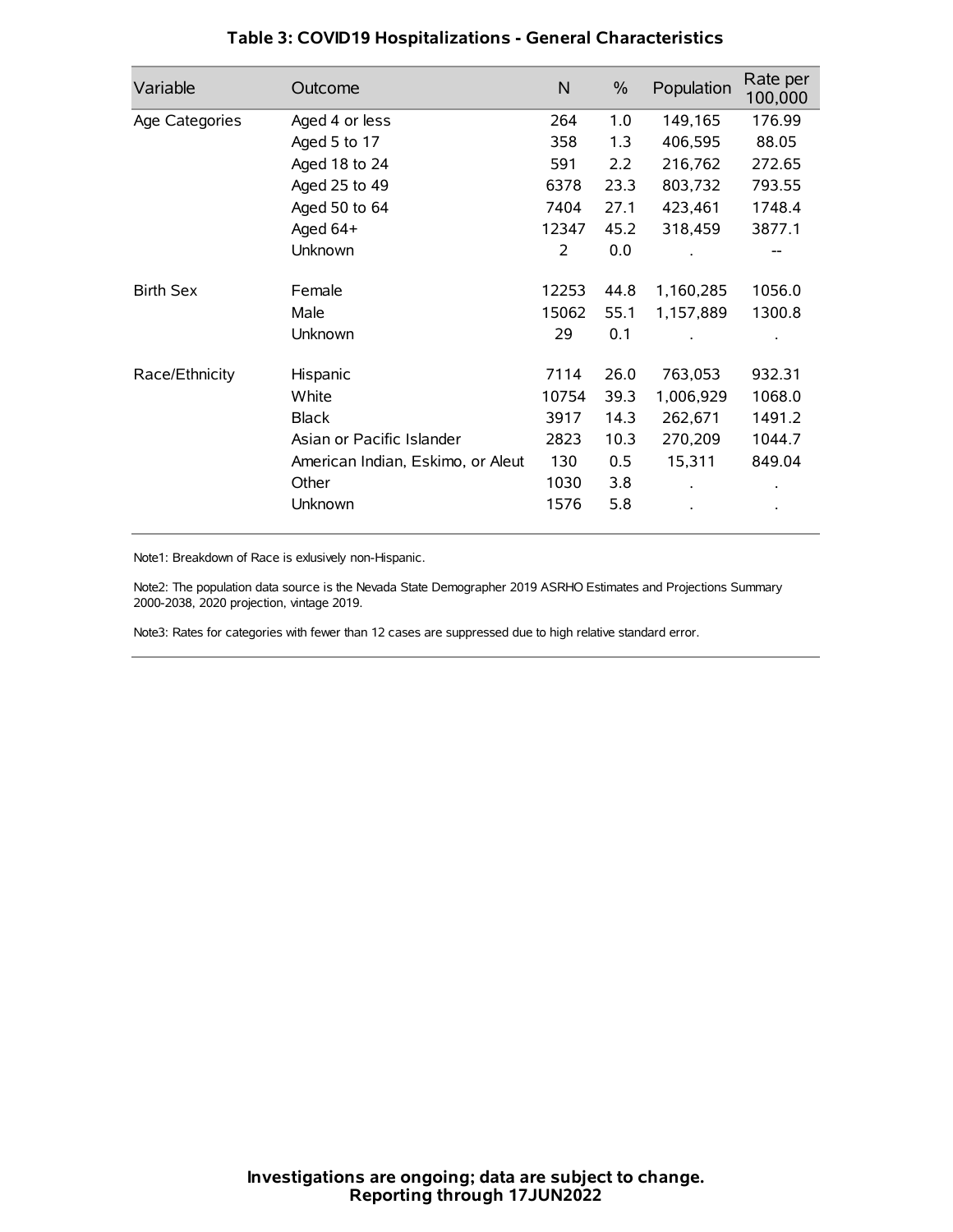| Variable                            | Outcome   | N     | $\frac{0}{0}$ |
|-------------------------------------|-----------|-------|---------------|
| Deceased                            | Yes       | 6968  | 25.5          |
|                                     | No        | 20376 | 74.5          |
| ICU                                 | Yes       | 6557  | 24.0          |
|                                     | <b>No</b> | 20787 | 76.0          |
| Intubated                           | Yes       | 3115  | 11.4          |
|                                     | No        | 24229 | 88.6          |
| <b>Underlying Medical Condition</b> | Yes       | 17076 | 62.4          |
|                                     | <b>No</b> | 10268 | 37.6          |
| Hypertension                        | Yes       | 10026 | N/A           |
| Immunocompromised                   | Yes       | 628   | N/A           |
| Chronic Heart Disease               | Yes       | 3642  | N/A           |
| Chronic Liver Disease               | Yes       | 388   | N/A           |
| Chronic Kidney Disease              | Yes       | 2498  | N/A           |
| <b>Diabetes</b>                     | Yes       | 7137  | N/A           |
| Neurologic/Neurodevelopmental       | Yes       | 1274  | N/A           |
| Chronic Lung Disease                | Yes       | 4217  | N/A           |
| <b>Historically Healthy</b>         | Yes       | 4813  | N/A           |
| Other                               | Yes       | 7192  | N/A           |

# **Table 4: COVID19 Hospitalizations - Morbidity**

Note1: Underlying Medical Condition is any identified health condition.

Note2: The breakdown of health conditions are not mutually exlusive (i.e., a person can have more than one risk factor).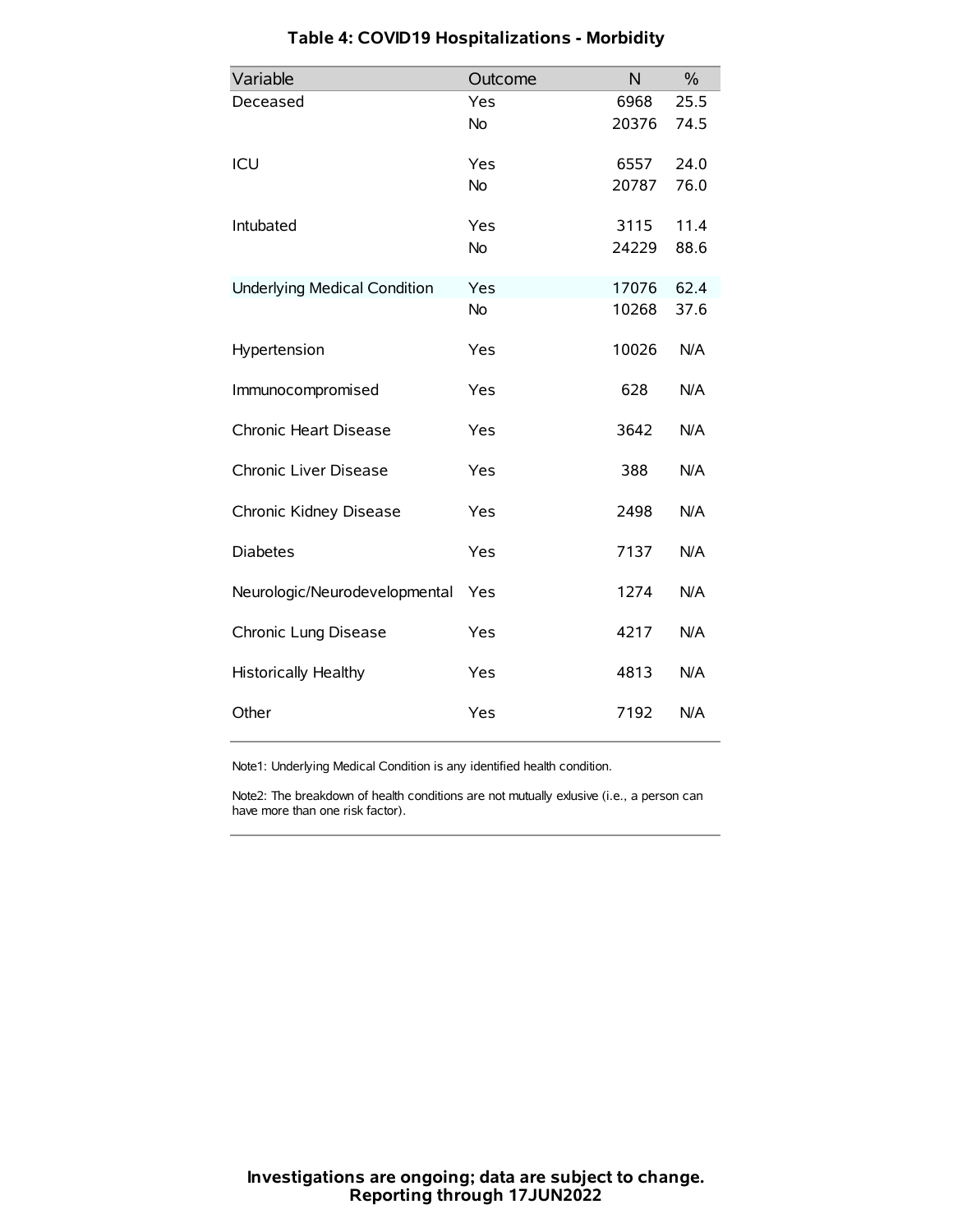| Variable         | Outcome                           | N    | $\%$ | Population | Rate per<br>100,000 |
|------------------|-----------------------------------|------|------|------------|---------------------|
| Age Categories   | Aged 4 or less                    | 3    | 0.0  | 149,165    |                     |
|                  | Aged 5 to 17                      | 7    | 0.1  | 406,595    |                     |
|                  | Aged 18 to 24                     | 20   | 0.2  | 216,762    | 9.23                |
|                  | Aged 25 to 49                     | 728  | 8.5  | 803,732    | 90.58               |
|                  | Aged 50 to 64                     | 1841 | 21.4 | 423,461    | 434.75              |
|                  | Aged 64+                          | 6002 | 69.8 | 318,459    | 1884.7              |
| <b>Birth Sex</b> | Female                            | 3399 | 39.5 | 1,160,285  | 292.95              |
|                  | Male                              | 5201 | 60.5 | 1,157,889  | 449.18              |
|                  | Unknown                           | 1    | 0.0  |            | --                  |
| Race/Ethnicity   | Hispanic                          | 1996 | 23.2 | 763,053    | 261.58              |
|                  | White                             | 4301 | 50.0 | 1,006,929  | 427.14              |
|                  | <b>Black</b>                      | 1109 | 12.9 | 262,671    | 422.20              |
|                  | Asian or Pacific Islander         | 1054 | 12.3 | 270,209    | 390.07              |
|                  | American Indian, Eskimo, or Aleut | 48   | 0.6  | 15,311     | 313.49              |
|                  | Other                             | 83   | 1.0  |            |                     |
|                  | Unknown                           | 10   | 0.1  |            |                     |

### **Table 5: COVID19 Deaths - General Characteristics**

Note1: Breakdown of Race is exlusively non-Hispanic.

Note2: The population data source is the Nevada State Demographer 2019 ASRHO Estimates and Projections Summary 2000-2038, 2020 projection, vintage 2019.

Note3: Rates for categories with fewer than 12 cases are suppressed due to high relative standard error.